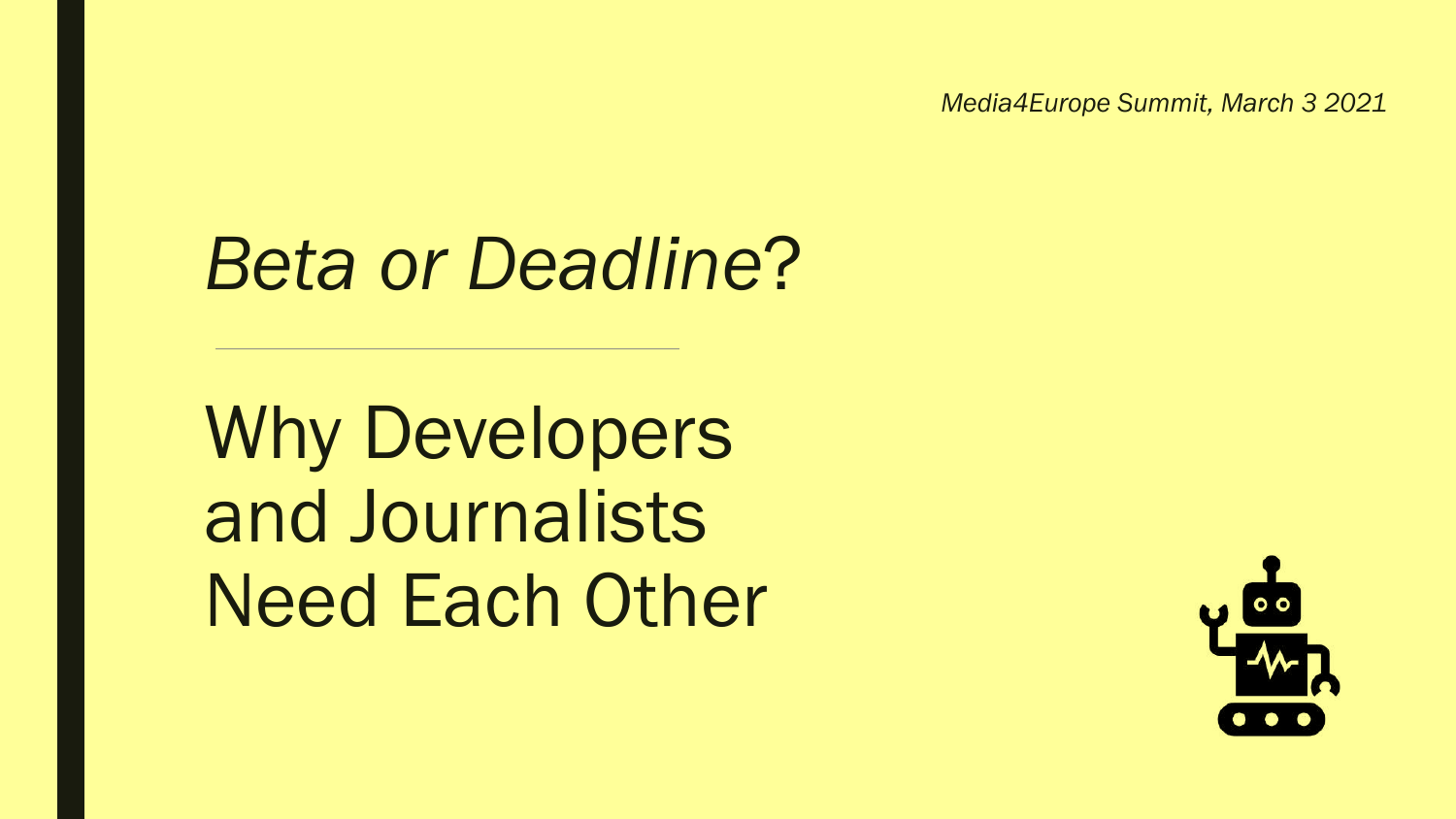

## Andreas Marckmann Andreassen

- Fellow at University of Southern **Denmark**
- Book on automation printed in 20,000+ copies in Denmark
- Digital Editor and Head of News, Fagbladet Journalisten

andreasmarckmann.dk/english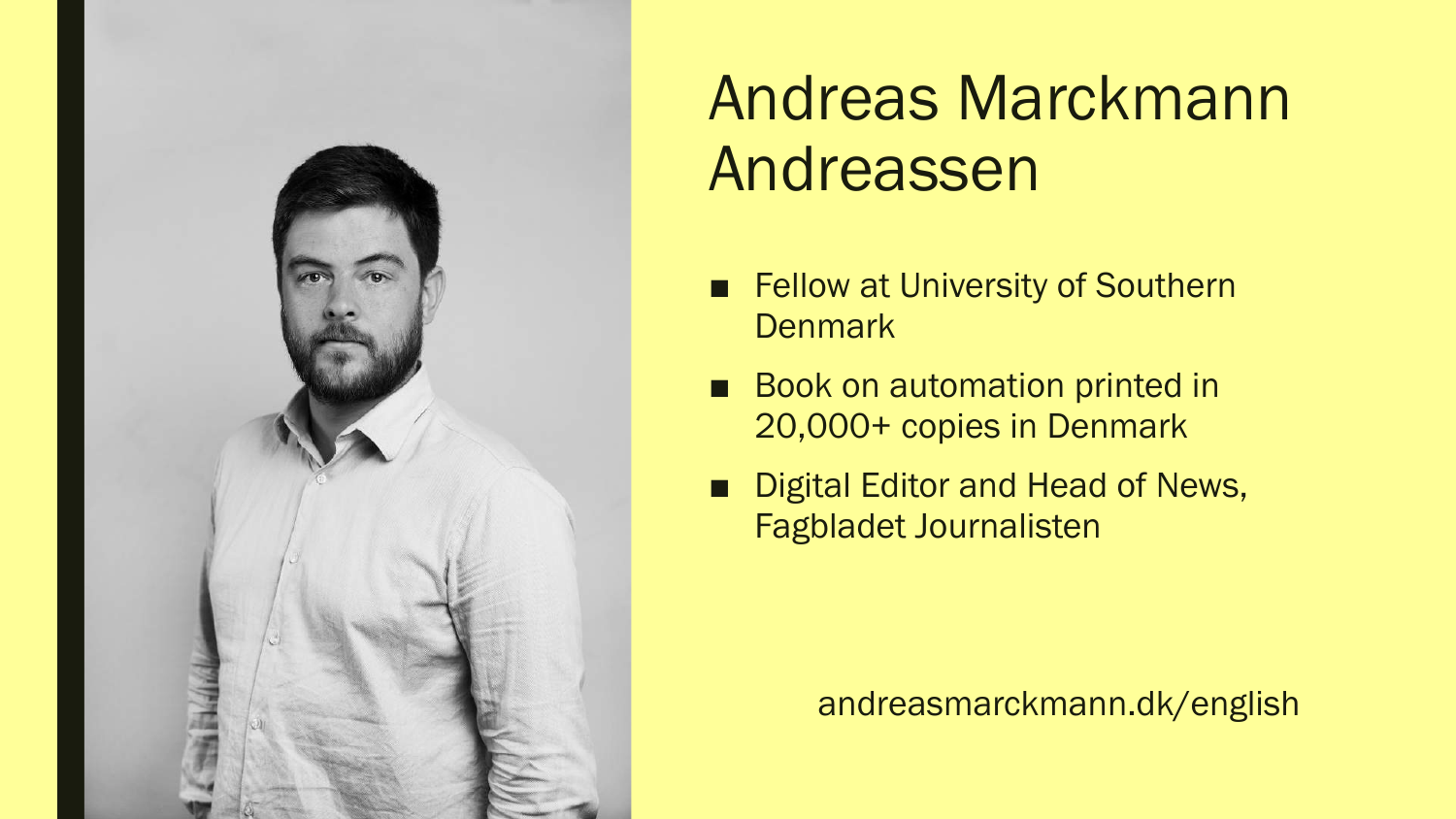

## A survival guide for automation

- How will automation change journalism?
- What competences do we need?
- A new ethical charter for automated journalism.
- How journalists and developers can work together.
- How to make an automation strategy.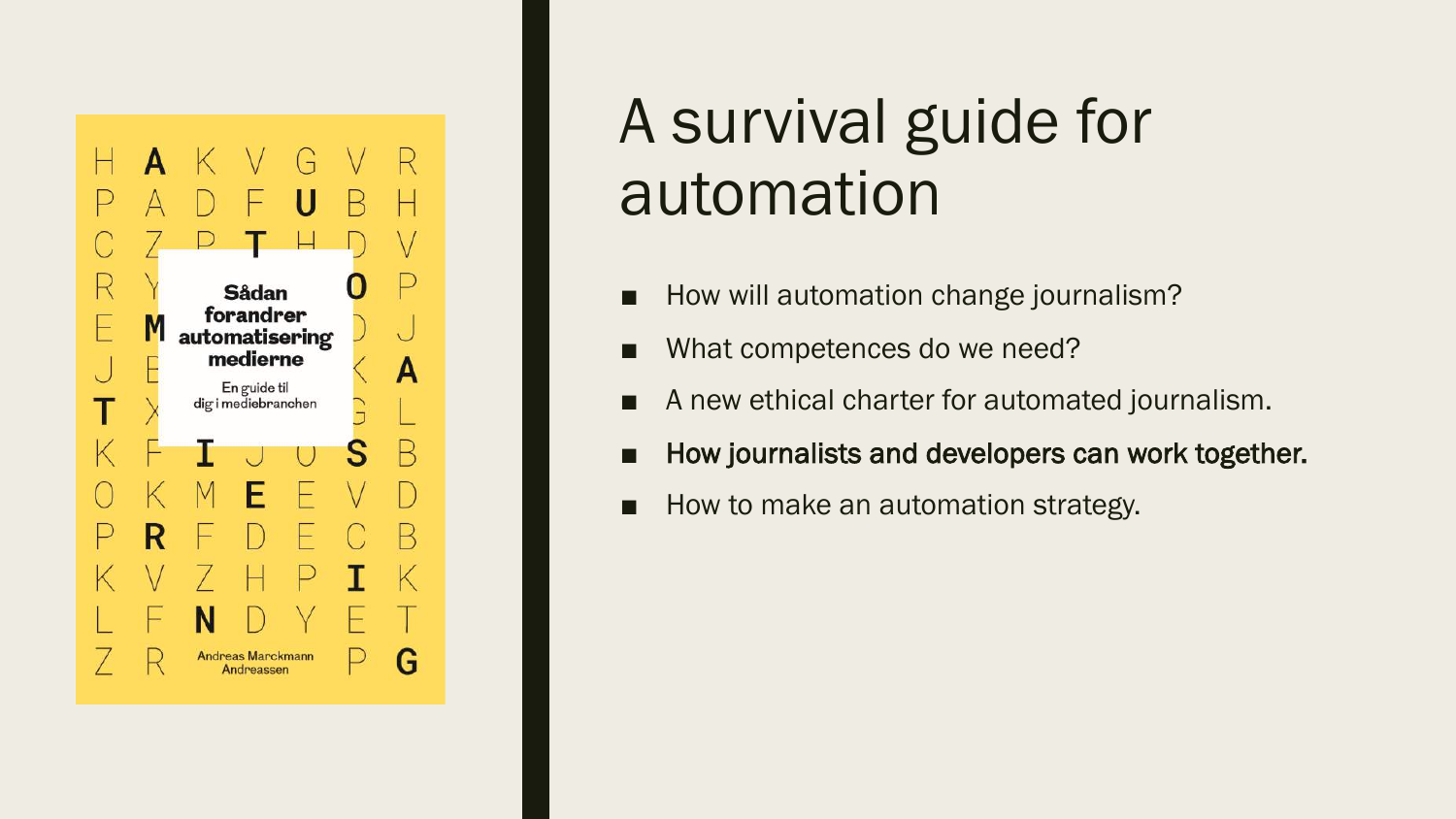## >Data literacy in 3 levels

#### **■ LEVEL 1:**

What is automation?

#### ■ LEVEL 2

How can I use algorithms and data in my job?

### ■ LEVEL 3

How can I code my own algorithms using data?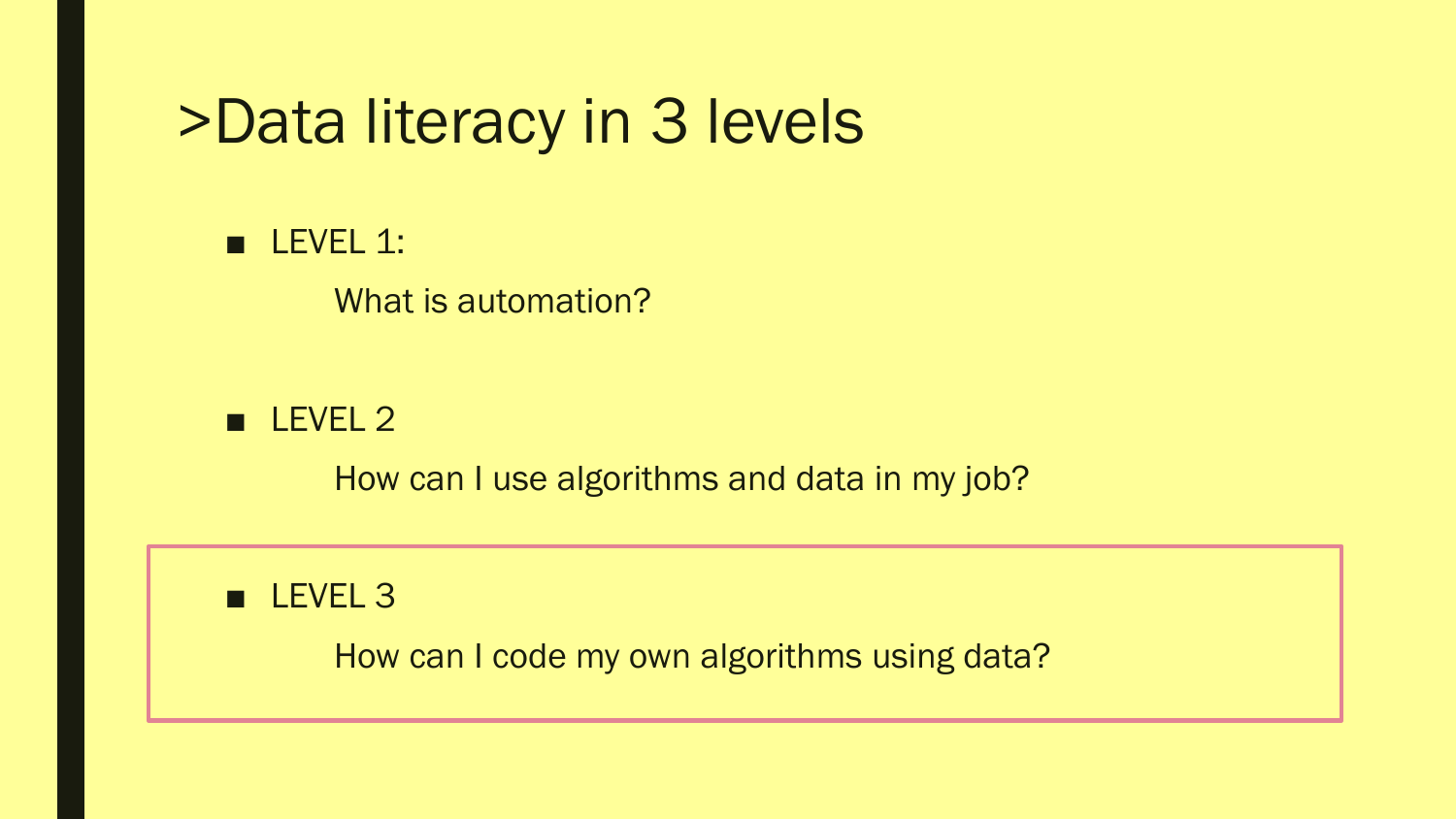"**It is all about the team**. You need a division of labour. Everyone needs to be familiar with algorithms, but only smaller subsets need to be able to use them."

James Hamilton, *Hearst Professor of Communication and Director of the Journalism Program at Stanford University*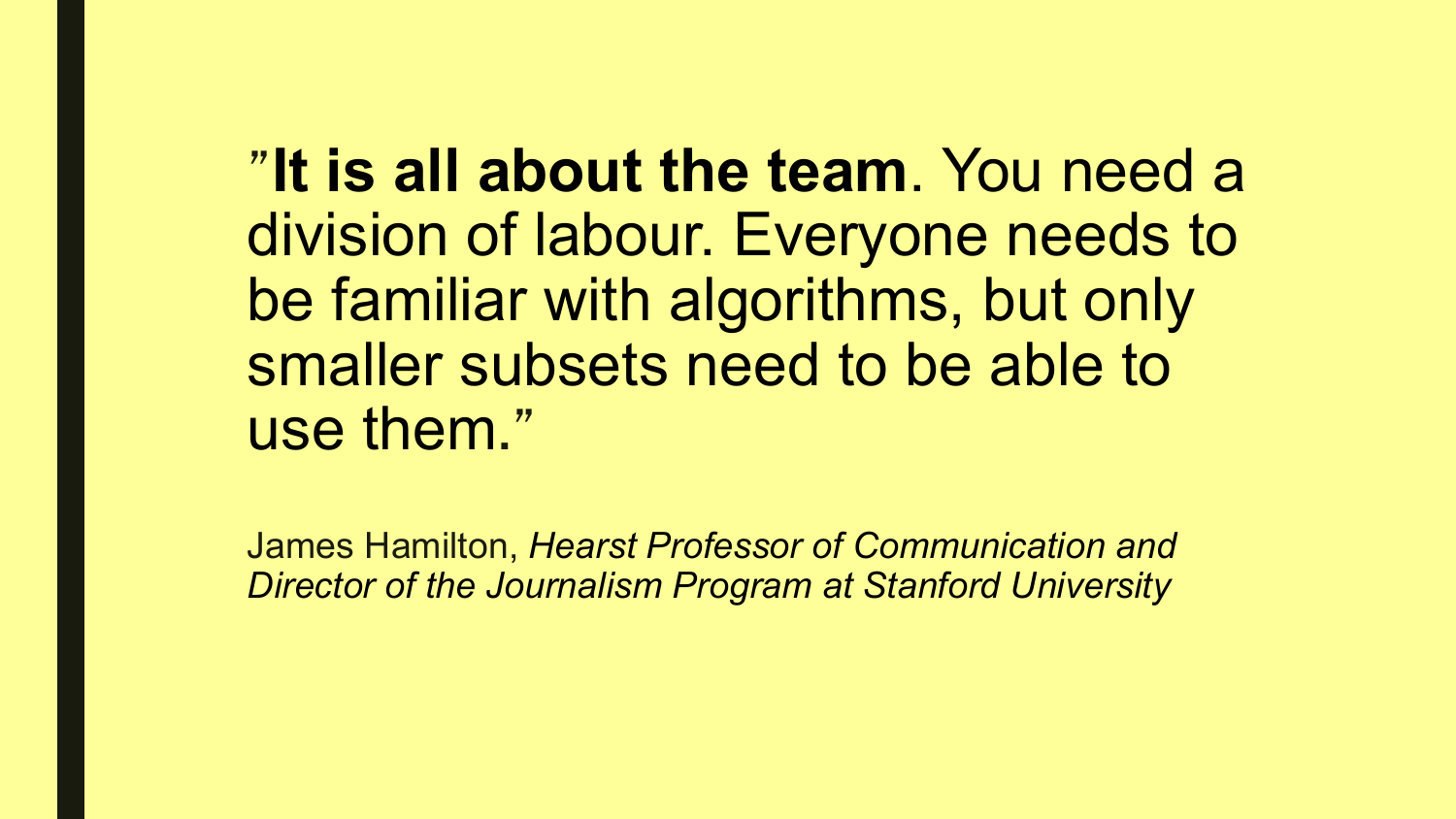# 43 %

### we need to recruit new people with new competences

LSE: New Powers, New Responsibilities, 2019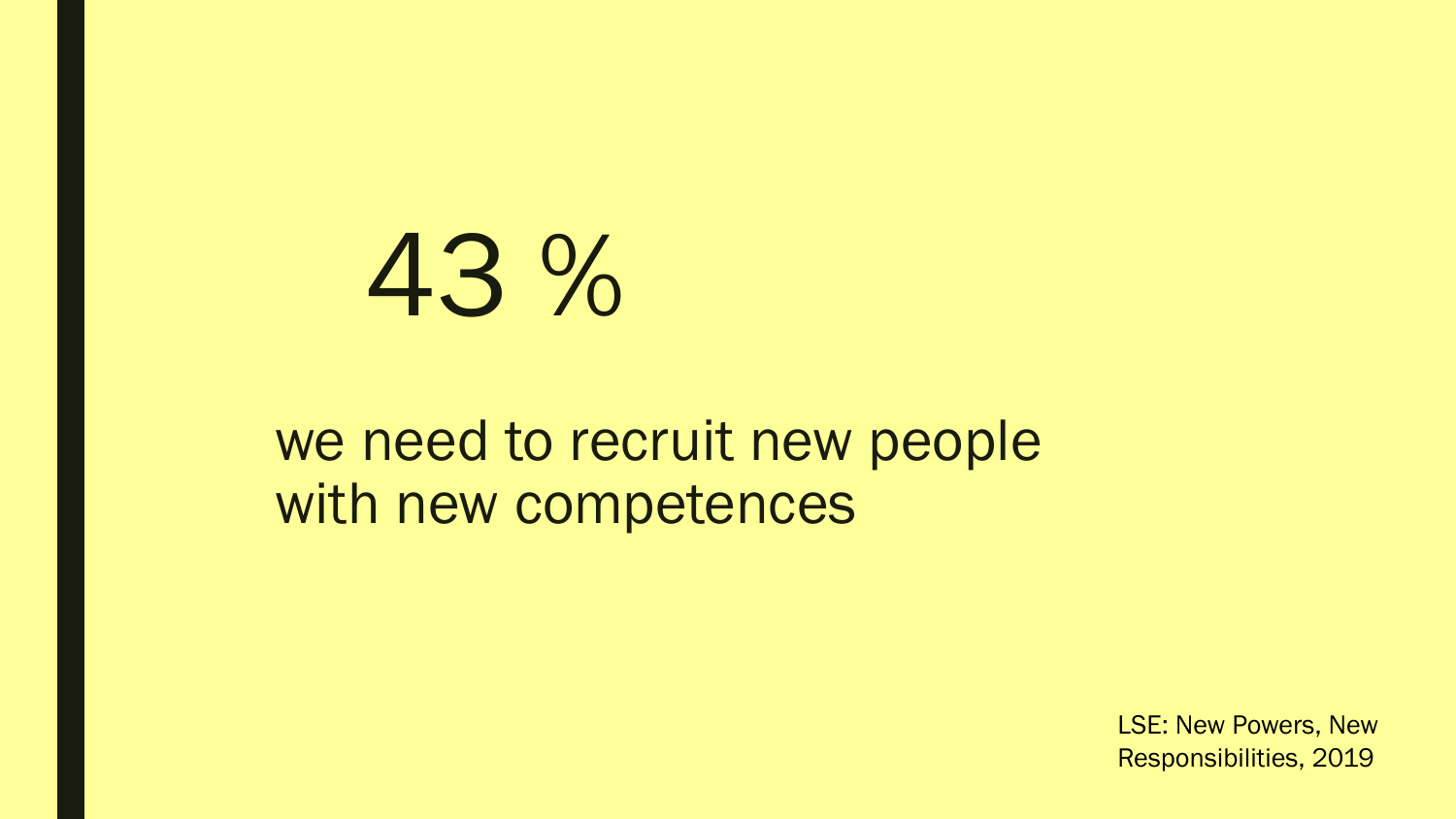"In the tech world, the idea of the permanent beta rules. Your product never has to be finished, you can always update it."

Aske Kammer, *Director of Center for Media & Innovation, Danish School of Media and Journalism*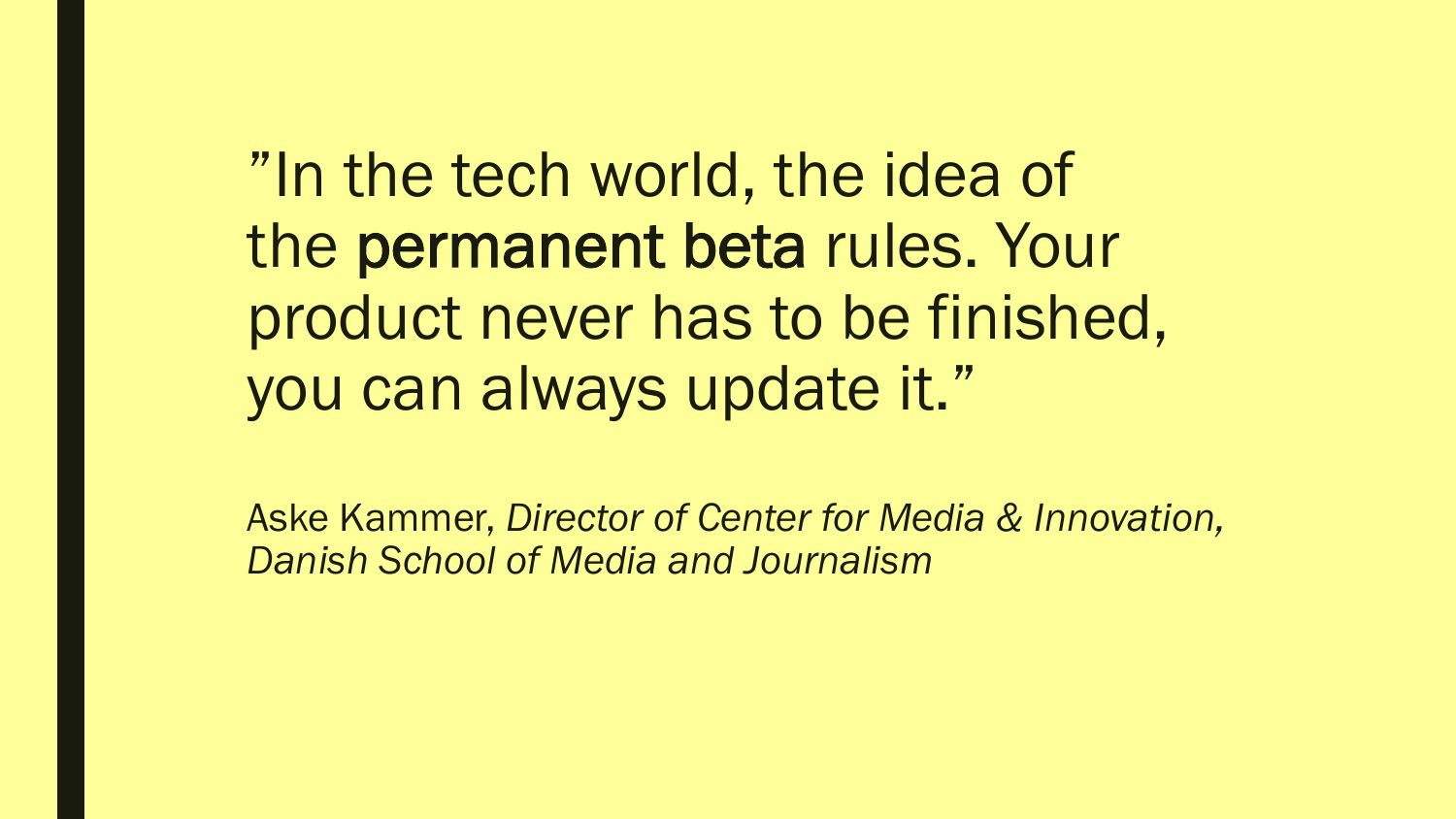### >Different Cultures

- Beta vs Deadline
- Push vs Pull
- Agile
- Psychological Safety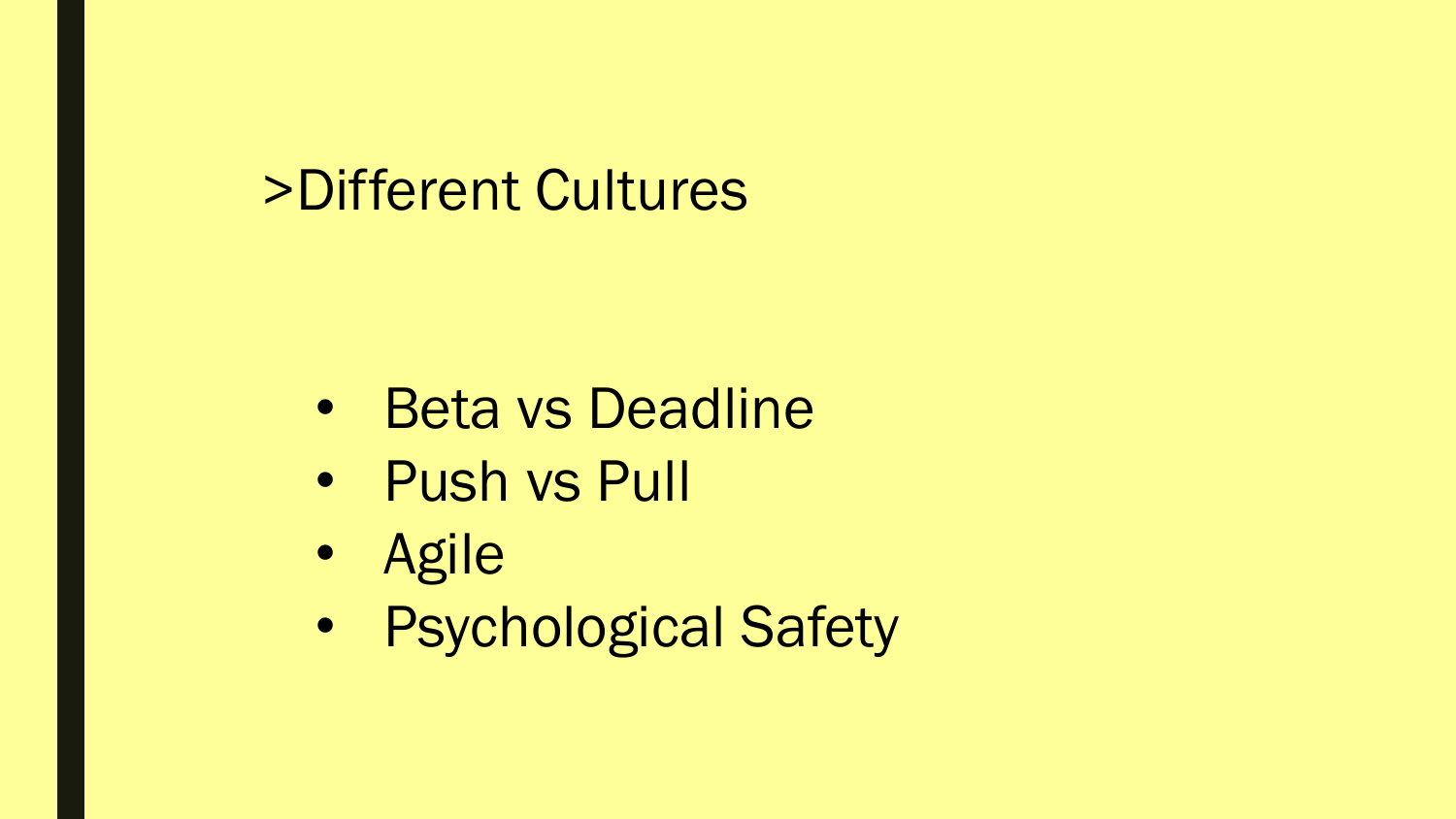# Journalists do not have to code. "

### But we need people in the newsroom who can!